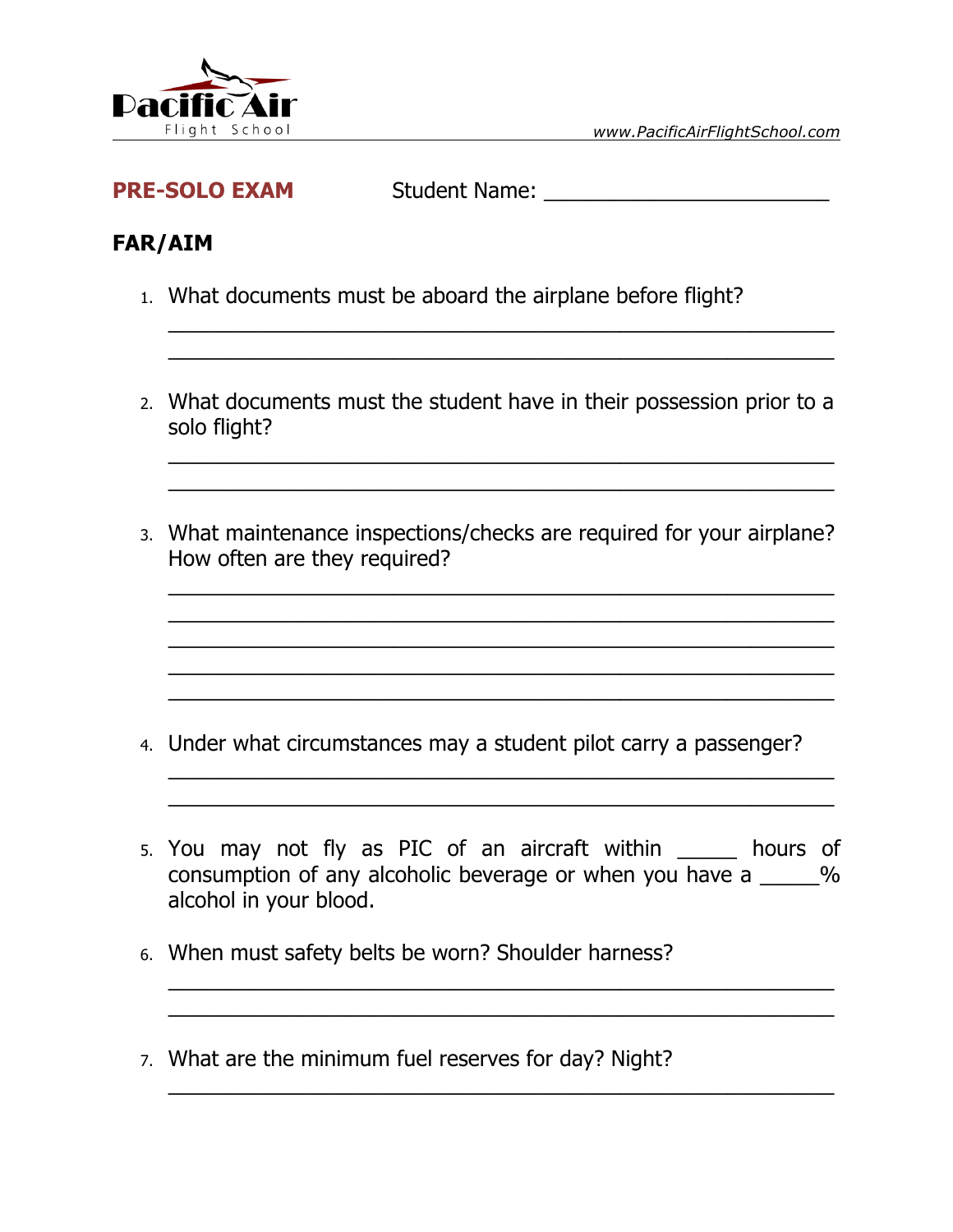- 8. What is the minimum safe altitude over a congested area?
- 9. What are the right-of-way rules in regards to aircraft of different category?

10. What are the right-of-way rules in regards to aircraft of the same category?

<u> 1999 - 1999 - 1999 - 1999 - 1999 - 1999 - 1999 - 1999 - 1999 - 1999 - 1999 - 1999 - 1999 - 1999 - 1999 - 199</u>

<u> 1989 - Johann Stoff, amerikansk politiker (d. 1989)</u>

11. What instruments are required for VFR day operations?

12. What altitude should you use when flying above 3,000 AGL and heading West? East?

- 13. When performing steep turns, slow flight, or stalls, the entry altitude must allow a recovery no lower than what altitude?
- 14. When is a mode C transponder required?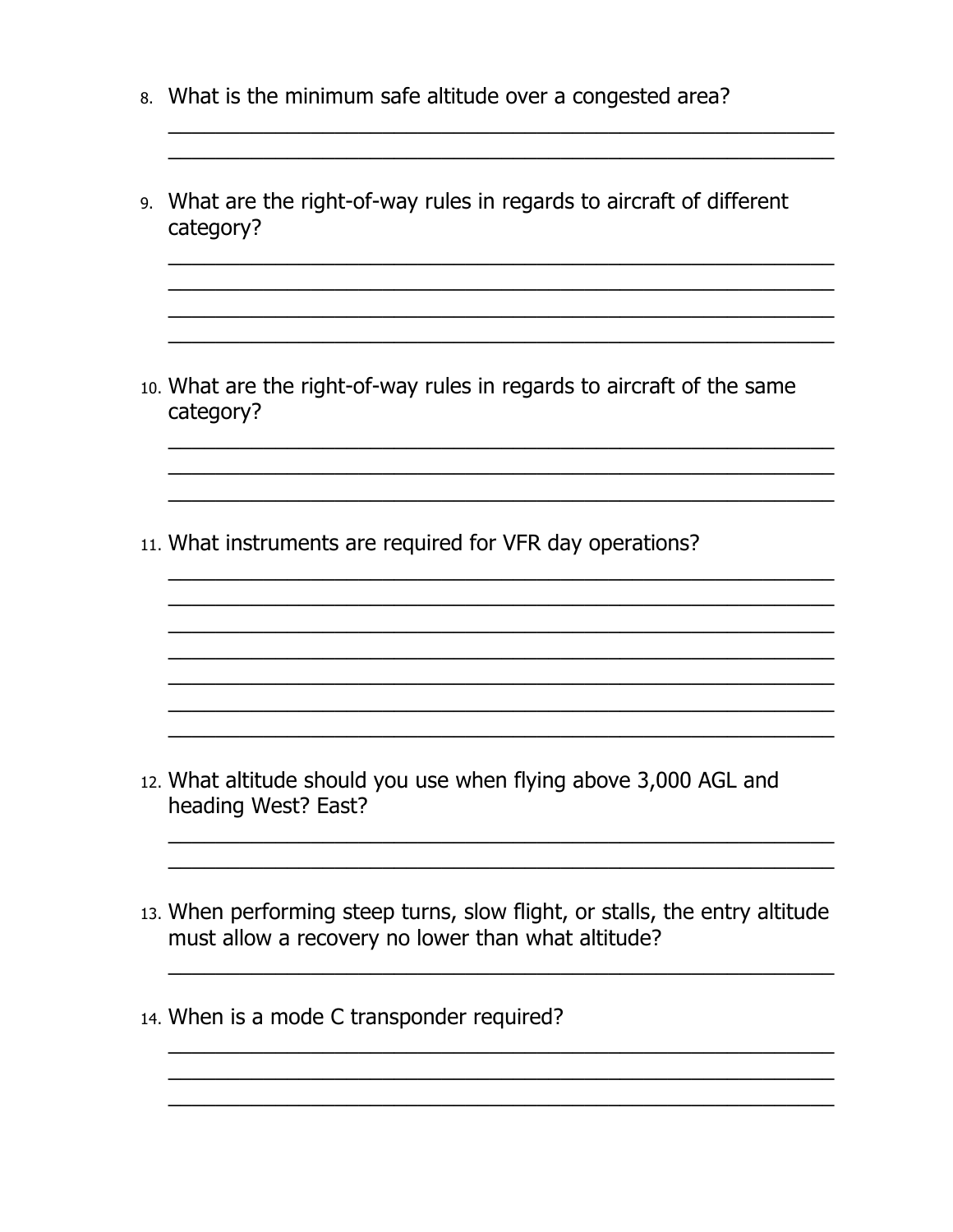15. What is a Land and Hold Short Clearance (LAHSO)? Can a student accept a LAHSO?

- 16. What are the weather minimums for class A and B airspace?
- 17. What are the weather minimums for class C and D airspace?
- 18. What are the weather minimums for class E and G airspace?

<u> 1980 - Jan James James Barnett, amerikan basar personal (h. 1980).</u>

<u> 1999 - Johann John Stoff, deutscher Stoffen und der Stoffen und der Stoffen und der Stoffen und der Stoffen u</u>

<u> 1989 - Johann Harry Barn, mars ar y brening ar y brening ar y brening ar y brening ar y brening ar y brening</u>

- 19. What is required to operate in class C airspace? Class D?
- 20. What does a student need in order to enter class B airspace?
- 21. What is a MOA? Can you fly in one?
- 22. What are the indications of carburetor icing? How do you correct it?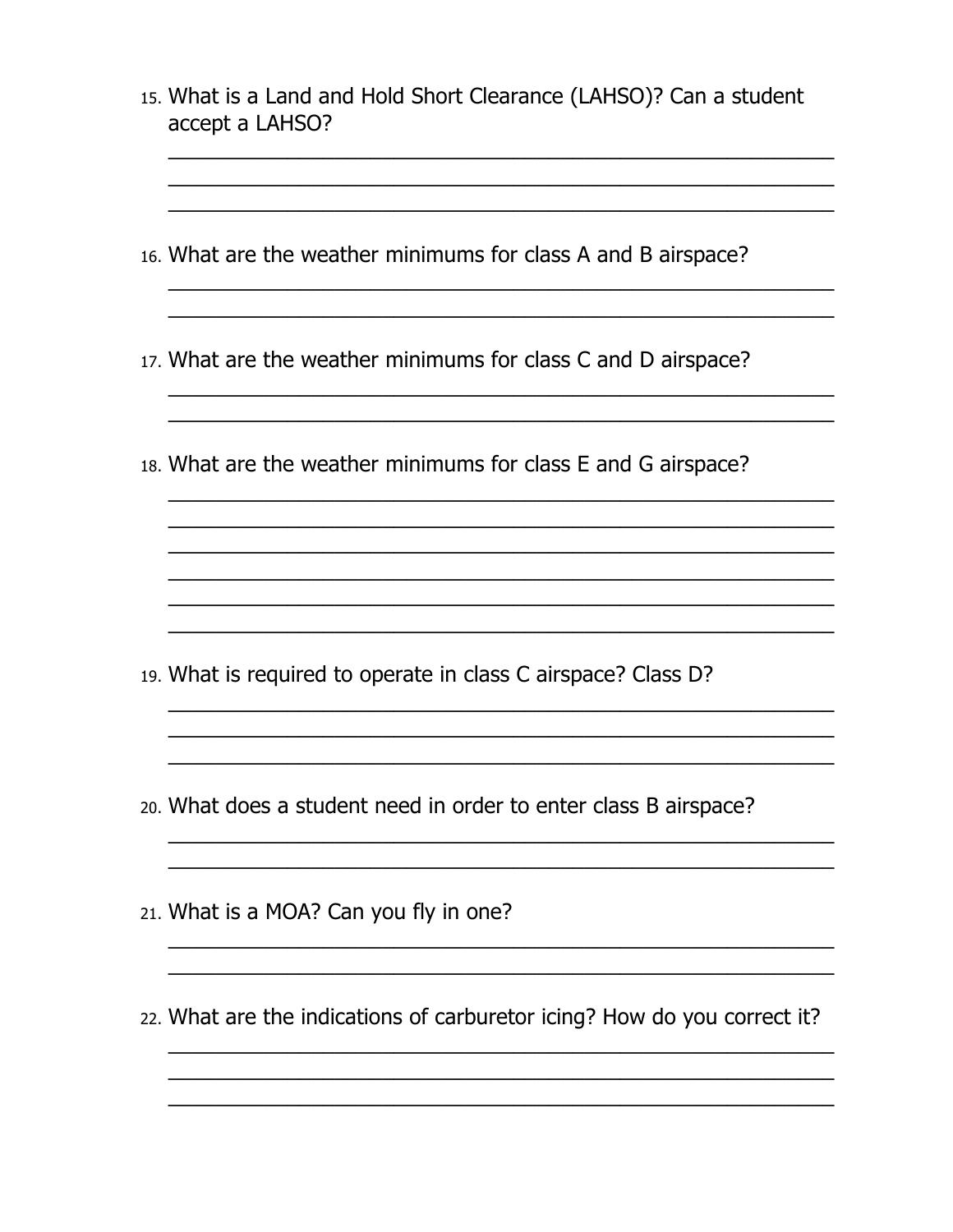23. What should you do if you lose radio communication in the practice area?

|  | 24. What do the following light-gun signals mean during flight:<br><b>Flashing Green</b> |  |  |  |
|--|------------------------------------------------------------------------------------------|--|--|--|
|  | <b>Steady Green</b><br><b>Flashing Red</b>                                               |  |  |  |
|  | <b>Steady Red</b>                                                                        |  |  |  |
|  |                                                                                          |  |  |  |
|  | 25. How can you determine if a runway is closed?                                         |  |  |  |
|  |                                                                                          |  |  |  |
|  | 26. What is the inflight engine failure procedure? AIRPLANE TYPE:                        |  |  |  |
|  |                                                                                          |  |  |  |
|  |                                                                                          |  |  |  |
|  |                                                                                          |  |  |  |
|  |                                                                                          |  |  |  |
|  | 27. What should you do if you do not understand what ATC is saying?                      |  |  |  |
|  |                                                                                          |  |  |  |
|  | 28. What should you do if you get disoriented and/or lost?                               |  |  |  |
|  |                                                                                          |  |  |  |
|  |                                                                                          |  |  |  |
|  | 29. How can you obtain a weather briefing?                                               |  |  |  |
|  |                                                                                          |  |  |  |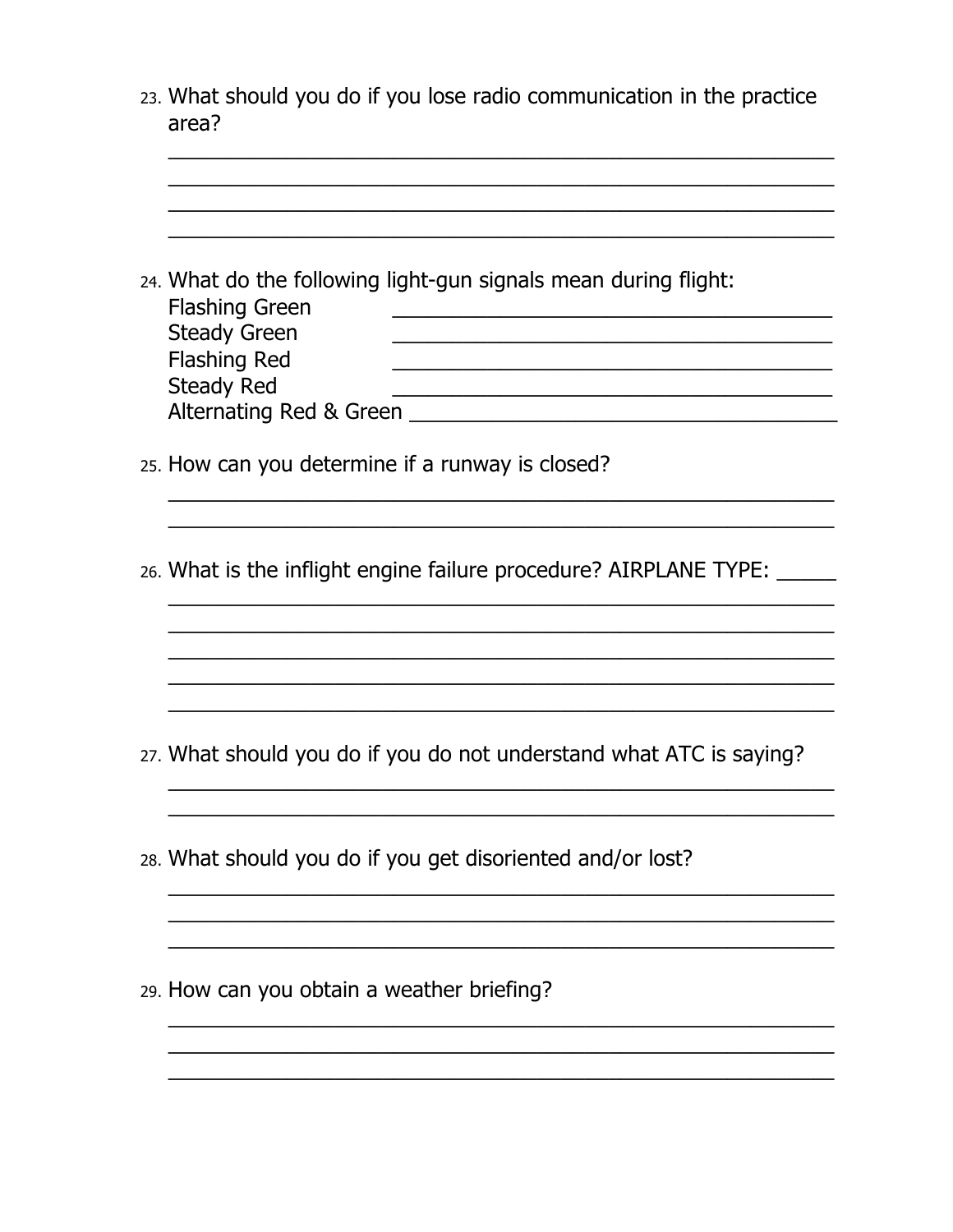- 30. Decode the following METAR: 091953Z 30010KT 260V330 10SM HZ SCT040 BKN100 24/06 A2998 RMK AO2.
- 31. What should you do if you encounter a bad magneto check during run-up? 32. What is a stall? 33. How do you recover from a spin? 34. What is the maximum crosswind component for your airplane? 35. What is the crosswind component at runway 25L when the winds are 180 @ 9? 36. What is the procedure for a go-around?